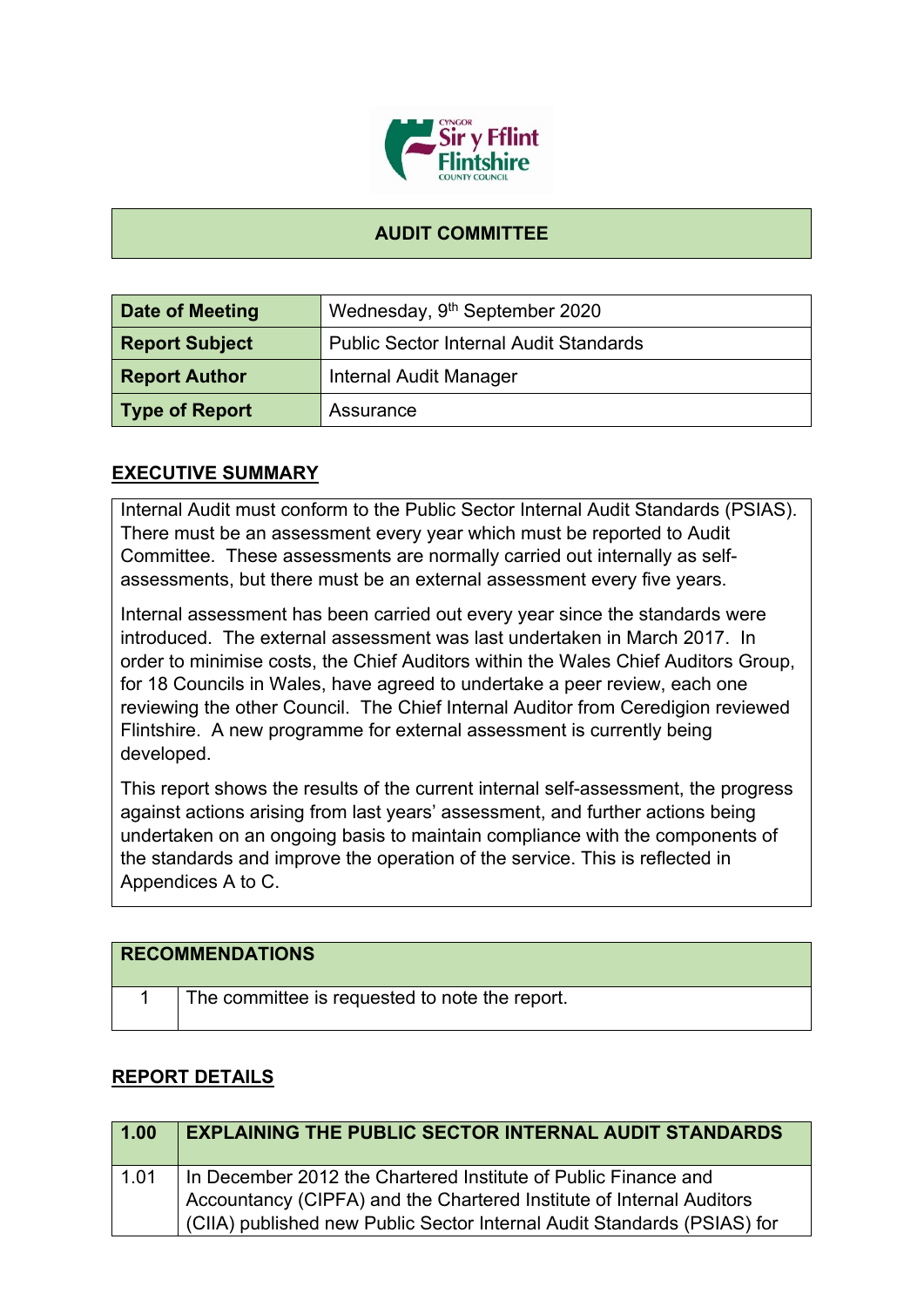|      | internal audit across the public sector. The Standards apply to Central<br>Government departments including Scotland, Wales and Northern Ireland,<br>Local Authorities across the UK, the NHS, Police and Fire Authorities, and<br>National Parks. These Standards replaced the CIPFA Code of Practice for<br>Internal Audit in Local Government published in 2006. The standards are<br>based on the CIIA standards and came into force on 1 <sup>st</sup> April 2013 and<br>were updated in 2016 and 2017. The standards and the Local Government<br>application note set out the basis for an adequate and effective internal audit. |
|------|-----------------------------------------------------------------------------------------------------------------------------------------------------------------------------------------------------------------------------------------------------------------------------------------------------------------------------------------------------------------------------------------------------------------------------------------------------------------------------------------------------------------------------------------------------------------------------------------------------------------------------------------|
| 1.02 | PSIAS includes the Mission of Internal Audit, Definition of Internal Auditing,<br>Core Principles of the Professional Practice for Internal Auditing, Code of<br>Ethics, four Attribute Standards and seven Performance Standards,<br>leading to the overall level of conformance. Internal Audit departments<br>should achieve General Conformance (definition given in Appendix A)<br>overall with the PSIAS.                                                                                                                                                                                                                         |
| 1.03 | There is a requirement within the PSIAS for a Quality Assurance and<br>Improvement Programme (QAIP). The requirement is for the Internal Audit<br>Manager to develop and maintain a QAIP to enable the audit activity to be<br>assessed against the PSIAS. The QAIP is documented in Appendix B.<br>External assessments should be carried out at least once every five years,<br>with internal assessments carried out on an annual basis. Flintshire's<br>external assessment was last undertaken in March 2017.                                                                                                                      |
| 1.04 | Internal assessments must include:                                                                                                                                                                                                                                                                                                                                                                                                                                                                                                                                                                                                      |
|      | Ongoing monitoring of the performance of the internal audit activity; and<br>$\bullet$                                                                                                                                                                                                                                                                                                                                                                                                                                                                                                                                                  |
|      | Periodic self-assessment, or assessment by other persons within the<br>$\bullet$<br>organisation with sufficient knowledge of internal audit practices.                                                                                                                                                                                                                                                                                                                                                                                                                                                                                 |
| 1.05 | Internal Audit departments must report their level of conformance with the<br>PSIAS to the Audit Committee. It should then be reported in the Internal<br><b>Audit Annual Report.</b>                                                                                                                                                                                                                                                                                                                                                                                                                                                   |
| 1.06 | Based on the outcome of both the internal self-assessment for 2019/20<br>and the external assessment in 2016/17, overall Flintshire Internal Audit<br>Service generally conforms to the PSIAS. The external assessor stated<br>that 'Flintshire County Council complies with the standards in all significant<br>areas and operates independently and objectively'.                                                                                                                                                                                                                                                                     |

| 2.00 | <b>RESOURCE IMPLICATIONS</b> |
|------|------------------------------|
| 2.01 | None.                        |